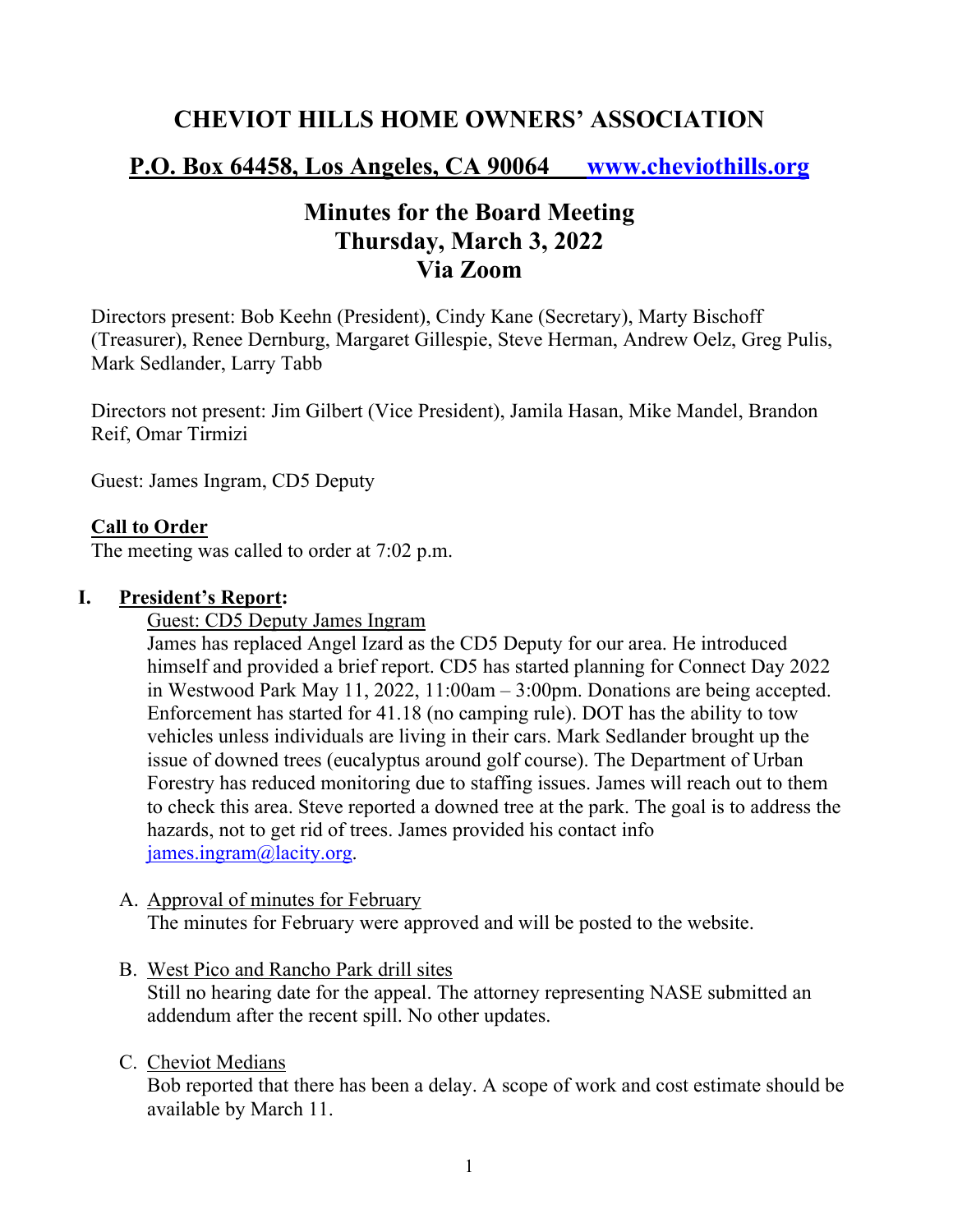### D. CCC signage/monuments

We decided that the CCCHA monument sign was not a concern to our HOA. We were surprised that we had not been notified about this since it is a shared street. Cindy was unsuccessful in reaching Allyson Saunders and suggested Bob contact her to express our desire to be neighborly.

### E. Neighborhood Trees

There was a concern that the sidewalk on Glenbarr is still blocked from the downed tree. Bob will follow up with James to see what the status is for getting that fixed.

### F. Town Hall Style Format for CD5 Candidates

Margaret and Bob will address this offline. The primary is in June. Cindy suggested that perhaps we do this in May and make it the annual meeting. Bob suggested that there may be open seats in the next round of board elections. We should start thinking about potential new board members.

### G. Development on Pico

Margaret sent around a detailed analysis of the project to some of the board members. She will circulate this to all board members.

### H. APS Price Increase

APS unilaterally increased their price without warning. It is an 11% jump. The statement is unclear with the line item "security officer/armed overtime/holiday pay". The second line item is larger than the base charge. Bob is not sure what that second line item is. Bob is still waiting for a reply from Vernon and/or the bookkeeper. Marty said he has paid all bills: January, February, and March. Cindy reported there may be a service gap. Another resident asked about the security patrol. She had not seen any patrol cars. Furthermore, the monthly APS report only had 3 items for the month. Bob is going to follow up with Vernon to make sure we have patrol coverage. Bob suggested that we have Vernon join our next meeting. Margaret reviewed the APS contract. There are services we say to our residents that are provided. They are not in the contract. This may be a good time to update the contract.

### I. Next Coalition candidate forum (for City Attorney, 2/26)

Renee was unable to join the forum on 2/26. She did not receive the link. She did however watch a public forum for City Attorney. Greg listened to the UCLA forum for the CD5 candidates. He said it was worthwhile.

## **II. Secretary's Report/Membership**

A. Membership – Membership is at 391. Marty thinks it may be higher based on the money received. He thinks it's closer to 415.